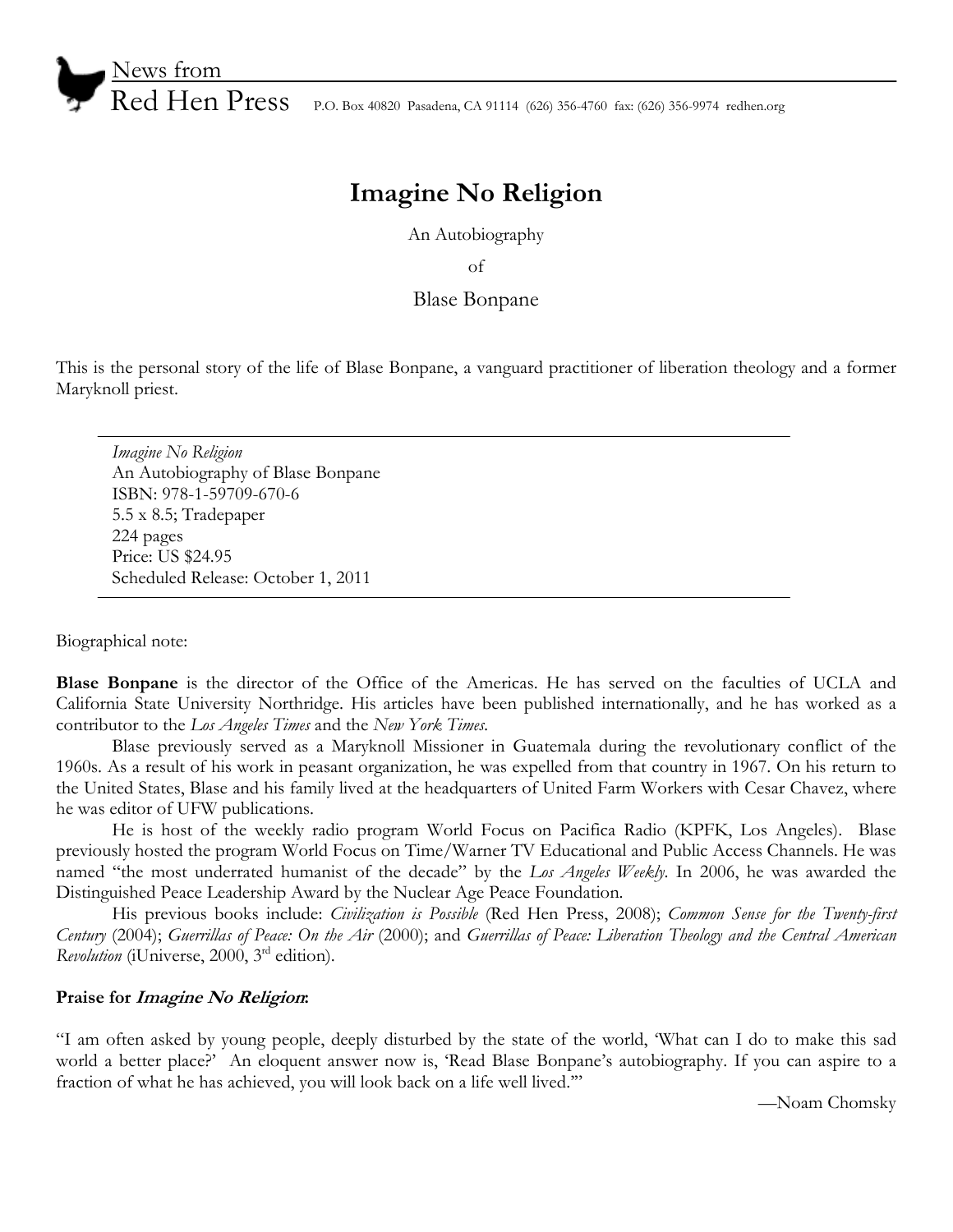

#### **Praise for Blase Bonpane:**



"I couldn't walk in Blase Bonpane's shoes, they're too heavy. But I have tried to follow his footsteps which nimbly, deftly, wisely and lovingly try to coax our world into the practice of what it preaches. Not only his feet are prodigious but his hands are the hands of a craftsman, a builder toward those same goals. And to top it off, he's got the head and heart to guide all four. I have been ennobled by my association with Blase and you will feel similarly having read his autobiography. This is a man for all seasons, all peoples."

—Edward Asner

"I first became aware of Blase in the mid-eighties, when he and Theresa were working with the poor and disenfranchised in Central America. He has been a source of inspiration for me ever since. His unrelenting commitment to peace and justice is as extraordinary as his life. He is my personal hero."

—Paul Haggis, writer, director, and winner of two Academy Awards

## **From Imagine No Religion**

"How could anyone teach about Latin America without experiencing Cuba? I decided to go there to see what all the fuss was about. I wrote to the State Department requesting permission. The State Department wrote me back denying permission. I left the day after receiving the negative letter from State. I presented myself to the Cuban Embassy in Mexico City and received a visa on a separate sheet of paper, not on my passport. Mexico City was in turmoil.

On August  $27<sup>th</sup>$ , 1968 I saw 400,000 people marching in the streets, an amazing conglomeration of students, professors, peasants and common people. The demonstration continued on the following day in the main square, the *Zocalo. Granaderos* opened fire on the students after an action by police provocateurs. Police dressed as students took down the Mexican flag and put up the flag of anarchy to reign over the *zocalo*. Police dressed as students began "sacrilegiously" ringing the bells of the Cathedral of Mexico, which reigns over the Z*ocalo*. Students began to drop. They were dead from police and *grandero* bullets. This was the beginning of a blood bath that would continue into the fall as Mexico prepared to host the world in the Olympics of 1968. The Mexican newspapers "forgot" to cover this August massacre and headlined articles about the revolutionaries of 1910 supporting the government of President Diaz Ordaz."